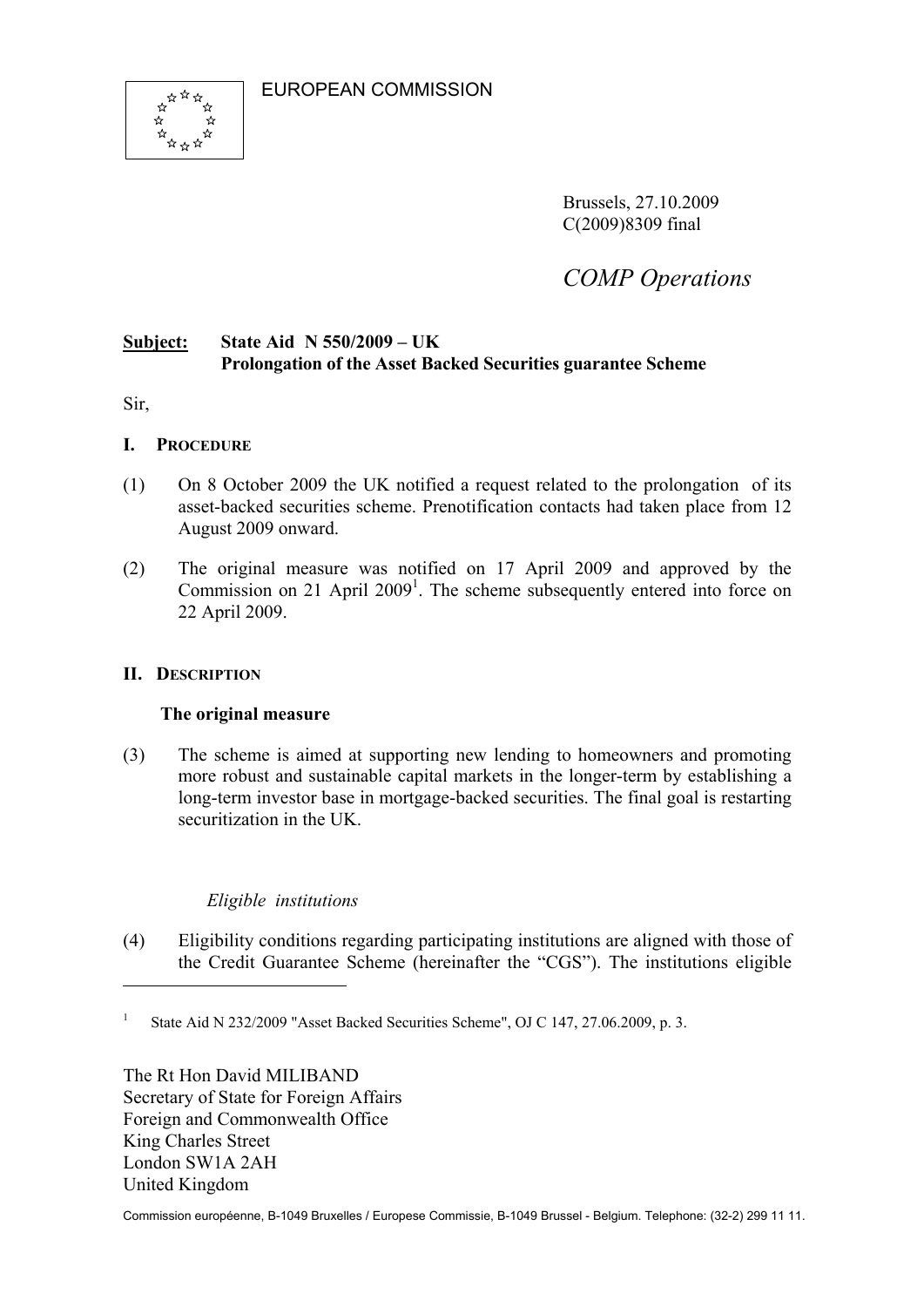are thus UK incorporated banks (including UK subsidiaries of foreign institutions) that have a substantial business in the UK and building societies. A UK incorporated bank has a "substantial business" for this purpose if it is eligible to sign up for the Bank of England's Standing Facilities in accordance with its Framework for the Bank of England's Operations in the Sterling Money Markets (i.e., with eligible liabilities above £500 million). However, any other UK incorporated bank (including a UK subsidiary of a foreign institution) may apply to take part in the notified scheme. The guarantee will be provided by Her Majesty Treasury (hereinafter "HMT") in relation to eligible instruments issued by a special purpose vehicle sponsored by eligible bank or building society.

#### *Eligible securities*

- (5) Only AAA rated residential mortgage-backed securities (RMBS) would be eligible under the scheme. The bonds must be AAA rated by at least two credit rating agencies at the time of issuance and independently of the applicable UK government's guarantee.
- (6) The Guarantee may be applied to stand-alone (i.e., one-off) issuances or to instruments issued off newly established or existing programmes (including existing master trusts), in each case approved by HMT at its sole discretion, such discretion to be applied in a consistent manner with reference to transparent and non-discriminatory criteria. The UK authorities commit not to allow master trusts with multiple sellers outside the same banking group into the Scheme.
- (7) The guarantee shall apply to instruments as they are issued and is thus restricted to issuances posterior to the entry into force of the scheme. However, the Guarantee may apply to RMBS collateralised by mortgage loans that have already been transferred into existing master trusts.
- (8) In addition, the mortgages supporting the bonds shall conform to a number of supplementary conditions : a) to have been originated after 1 January 2008; b) to have at the level of the pool an average loan-to-value of 75 % on a weighted basis and for any included single mortgage a loan-to-value of less than 90 % ; c) be secured by a valid first ranking mortgage, or standard security (in Scotland) located in the United Kingdom ; d) not to be a self-certified mortgage.
- (9) The collateral pool will be subject to external audit. There will be regular (monthly) reporting in line with industry best practice at both the level of the collateral pool and individual loan. Banks and building societies accessing the scheme have to follow international standards and best practice on underwriting, disclosure, reporting and valuation.
- (10) Eligible institutions are not granted access to the guarantee for acquired RMBS backed by mortgages that they originated.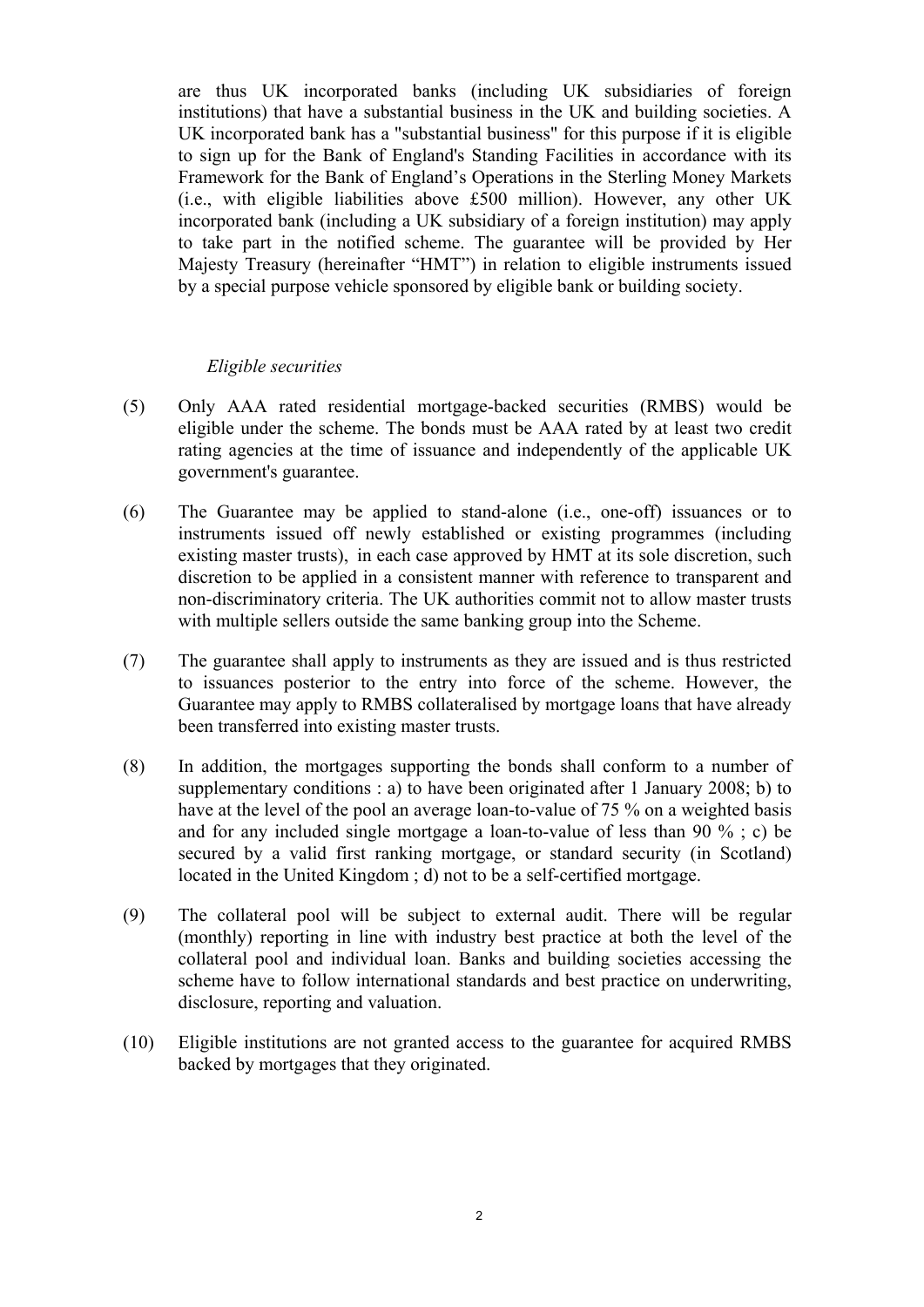$(11)$  As in the CGS<sup>2</sup>, eligible instruments may be denominated in sterling, euro, US dollar, yen, Australian dollar, Canadian dollar, Swiss franc and any other currencies as may be determined by HMT.

### *Types of guarantees*

- (12) The Guarantee comprises an option between a credit guarantee and a liquidity guarantee. These guarantees are alternative and not cumulative.
- (13) The first type of guarantee (hereinafter the "Credit Guarantee") is an unconditional and irrevocable guarantee of the timely payment of all amounts of contractually due payments of principal and interest from the relevant issuer in respect of the eligible instruments for the duration of the Credit Guarantee (up to 5 years, see section III.4 hereunder). The terms and conditions of the instruments have to contain the details of the obligations of the issuer to the holders of the instruments, including obligations to pay principal and interest. The Credit Guarantee will only apply to payments of principal and interest that are contractually due during the lifeline of the guarantee. Therefore, if the issuer fails to make contractually due payments of principal or interest during the guarantee period, the government will be under an obligation under the Credit Guarantee to make those contractually due payments of principal or interest.
- (14) The Credit Guarantee only applies to payments of principal and interest that are contractually due during the guarantee period. The Credit Guarantee does not apply to failures to make payments of interest and principal which are contractually due after the guarantee period.
- (15) In case the issuer fails to make contractually due payments of principal or interest during the guarantee period, recourse of investors against the issuer will be limited to the assets, even if there is a legal default. Consequently, following a legal default on contractually due sums, the recoveries by investors may still be limited. The obligations which are contractually due will be specifically identified in the transaction documentation including in the certificate to be issued by HM Treasury evidencing the issue of the Guarantee of the bonds in question.
- (16) The second type of guarantee (hereinafter the "Liquidity Guarantee") is designed to address the consequences of the mismatch between the duration of the guarantee and the maturities of the RMBS securities which are much longer (typically more than thirty years). The liquidity guarantte enables to cover the purchase of the RMBS instruments by the issuer or originating bank or building society at a date prior to the final legal maturity of the bonds, even if such a purchase occurred within the guarantee period.
- (17) The Liquidity Guarantee is a conditional but irrevocable guarantee of the obligation of the originating bank or building society, or issuer, to purchase the

<sup>&</sup>lt;sup>2</sup> See State Aid N 650/2008 " UK Modifications to the Financial Support Measures to the Banking Industry in the UK" OJ C54, 7.3.2009, p.3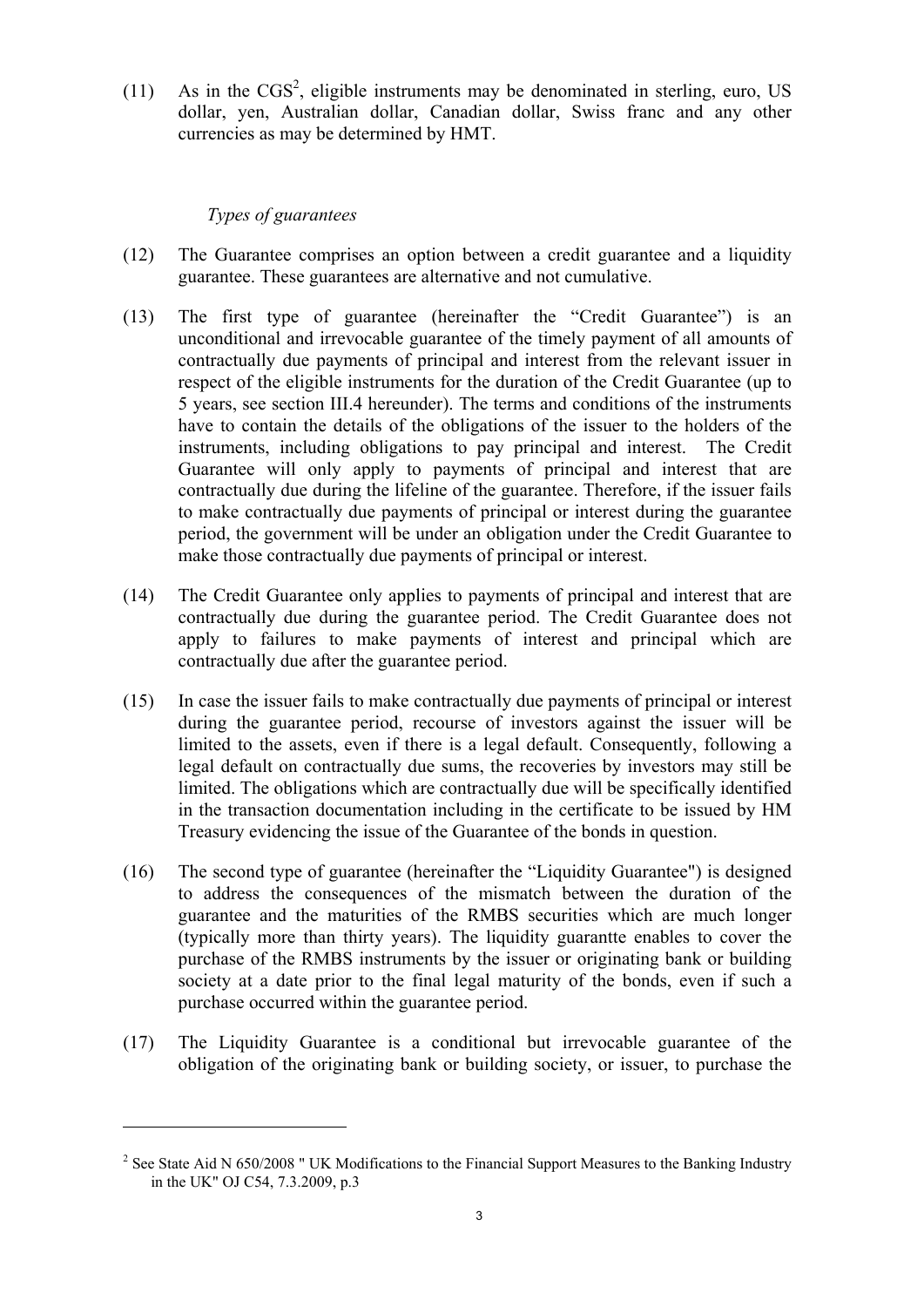eligible instruments on a specified date or dates, as agreed with HMT prior to the issue of the eligible instrument, prior to the final legal maturity of the instrument.

- (18) A liquidity guarantee will only be issued in respect of an eligible instrument where the originating bank or building society, or issuer, has an obligation to purchase the instrument on a specified date or dates (e.g., because the investor has a put option, or there is a mandatory call) but not later than 5 years after the issuance date. The Liquidity Guarantee only applies to the obligation to purchase the instruments on these specific dates.
- (19) The two conditions to be fulfilled before the Liquidity Guarantee can be called are: (i) that on the specified date or dates the originating bank or building society, or issuer, has defaulted on its obligation to purchase the eligible instrument; and (ii) that the holder of the eligible instrument transfers ownership of the eligible instrument to HMT against payment under the Liquidity Guarantee. Once the Liquidity Guarantee has been called, HMT will purchase the eligible instruments at the relevant purchase price, as explained above.
- (20) HMT will have recourse both to the originator of the assets, as well as the secured asset pool in the event of the issuer's failure to discharge any obligations to the bondholder.

#### *Recourse to the State*

- (21) Prior to issuing the guarantee, the UK authorities require the originating bank or building society to sign a counter-indemnity. Under that counter-indemnity, the originating bank or building society will be under a legal obligation to reimburse the UK authorities for payments made by the UK authorities under the Guarantees and its losses arising from the operation of the guarantee.
- (22) The UK authorities benefit from double recourse: firstly, recourse to the originating banks and, in the case of a guarantee on RMBS issued by a master trust, any entity within the banking group (including entities registered outside the UK); secondly, they acquire the rights of bondholders which are collateralised with the pool of mortgages.
- (23) In order to ensure that banks using master trusts do not obtain an advantage over banks doing stand alone issuances by virtue of being able to securitize mortgage loans that do not conform to the additional eligibility criteria, the HMT intends that banks using existing master trusts will be required to demonstrate that they will place into those structures the same volume of new mortgage loans as they would have to place into a hypothetical non-master trust structure to achieve the equivalent volume of guaranteed bond issuance.
- (24) The aggregate principal amount of the proposed issue of Eligible Securities must not exceed the Capped Amount in which (i) "Capped Amount" means the aggregate principal amount of Eligible Securities which could be issued if they were backed exclusively by the proposed pool in a stand alone transaction ; (ii) "proposed pool" means the pool of Eligible Mortgages which is proposed to be sold by the Eligible Institution to the master trust to back the proposed issue of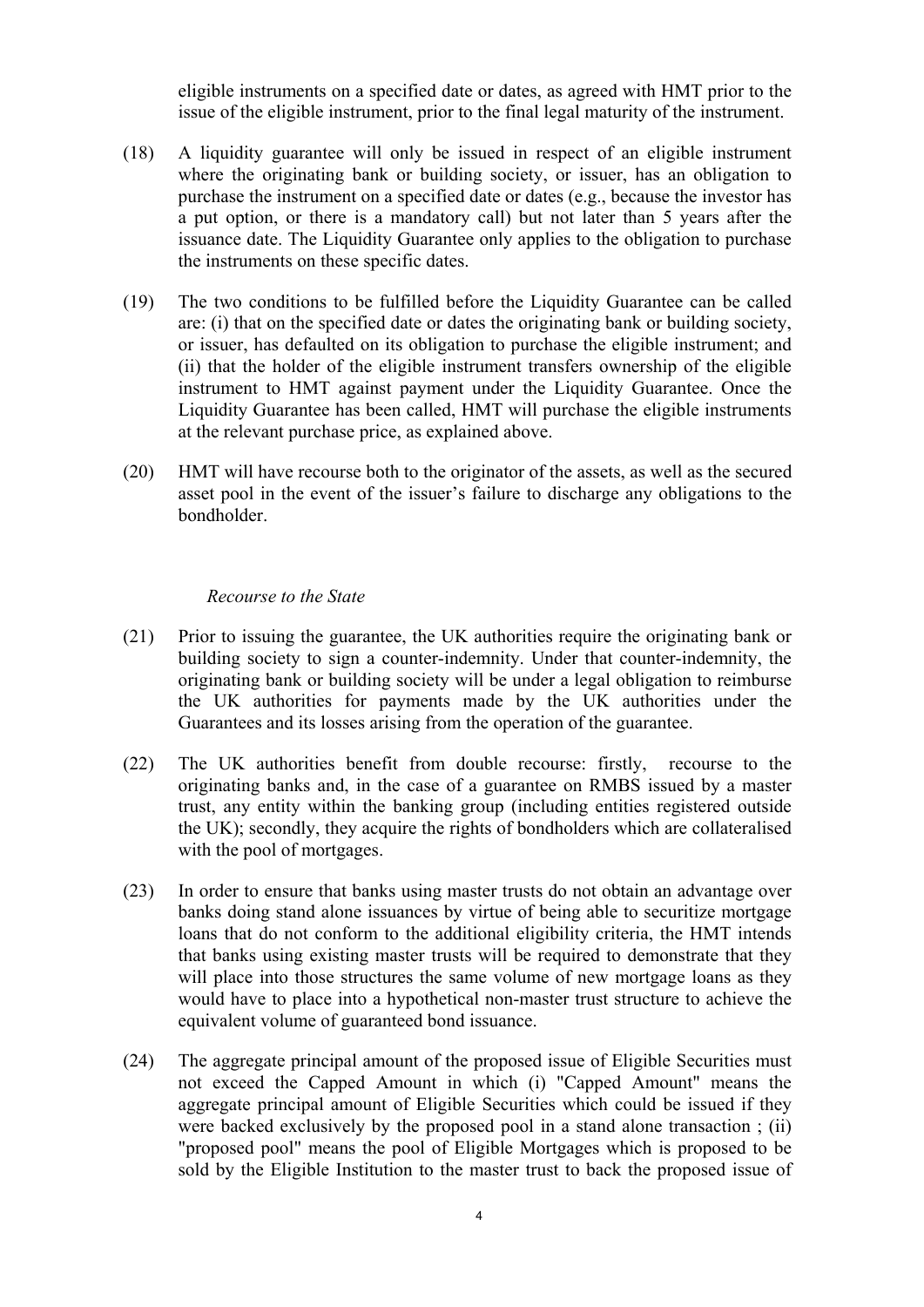Eligible Securities ; (iii) "eligible mortgages" means mortgage loans which satisfy the conforming criteria specified.

(25) The Rules of the ABS Scheme require that any credit enhancements are fully utilised as if the UK Government Guarantee had not been issued. In other words, the terms will not permit the Issuer, or other relevant parties, to act in such a way that these credit enhancements are not utilised to the full extent of their availability.

### *Term of the guarantees*

(26) The decision of 21 April 2009 provides that the guarantees have maturities of up to three years, with the possibility of up to a third of the total guaranteed debt being granted guarantees up to five years.

#### *Budget and allocation*

- (27) The maximum overall amount of guarantees to be granted within the scheme shall not exceed £ 50 billion.
- $(28)$   $[...]^*$
- $(29)$   $[...]$ 
	- *Fee*
- (30) Irrespective of the nature of the guarantee, its price shall be consistent with the remuneration applicable to the CGS. The fee payable to HMT on any guaranteed issues is 100% of the participating institution's median five-year Credit Default Swap (CDS) spread registered between 2 July 2007 and 1 July 2008<sup>3</sup>, as determined by the HMT. Thanks to this, a measure of the institution-specific risk has been taken into account. A fixed component should be added, in line with the CGS fee structure. However, this add-on has to take into account the collateralised nature of the guarantee. Thus, the add-on fee is 25bp instead of 50bp.

<sup>\*</sup> Confidential information.

<sup>&</sup>lt;sup>3</sup> The period covered for the CDS spread is different than that proposed in ECB guidance (Jan 2007 end Aug 2008) which has been used as a reference by the Commission. However, the UK authorities informed the Commission that by having a shorter period diminishing the influence of "pre-crisis" situation, the spread in the UK scheme is most of the time higher than it would have been according to ECB guidance.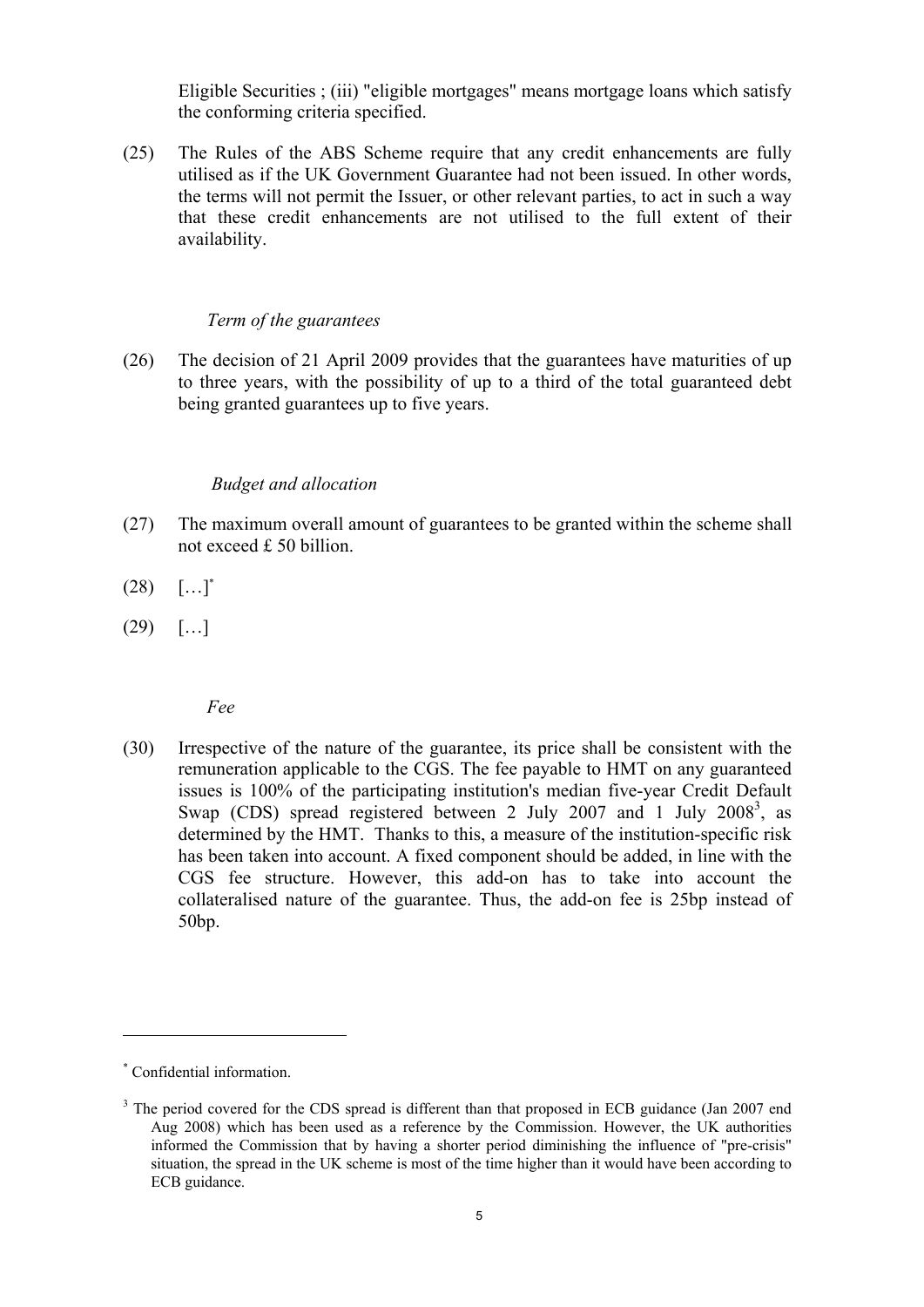### **Report on the operation of the scheme**

- (31) The UK commited to present a report to the Commission every 6 months on the operation of the scheme.
- (32) The scheme was launched on 22 April 2009. $4$  Market feedback received by the UK authorities on the scheme has been positive. As yet, however, no guarantees have been issued under the scheme.
- (33) According to the UK authorities, banks have not used the ABS Scheme because of unforeseen technical issues with the design of the scheme, and are not expected to be able to use the scheme as long as these issues remain.

## **The notified measure**

(34) The UK government is seeking an extention of the scheme until 31 December 2009 as well as a modification of the scheme's characteristics regarding one aspect.

## *Extension of ABS Scheme to 31 December 2009*

(35) The original scheme was approved by the Commission for 6 months. The UK seeks to extend the scheme to 31 December 2009 to allow banks a sufficient period of time to issue guaranteed RMBS under the amended scheme rules.

## *Duration of the guarantees*

- (36) The UK authorities report that it would assist issuance if issuers were able to issue 5 year guaranteed RMBS. This is because the cost of raising guaranteed RMBS issuance is relatively flat across the maturity profile of the securities, whereas the cost of raising 5 year unsecured funding is greater than the cost of raising 3 year unsecured funding.
- (37) The existing scheme rules allow for up to one-third of the guaranteed debt actually issued to have a 5 year length. This implies that banks are required to issue guaranteed securities guaranteed up to 3 years before (or at least simultaneously with) any 5 year issuance. However, under other guarantee schemes approved by the Commission, a third of the overall budget may be used for guarantees having a duration between 3 and 5 years.
- (38) In order to facilitate take-up of the scheme alongside the CGS and deliver on the scheme's objective to restore securitisation markets, the UK government intends to modify the ABS Scheme to allow banks to issue up to one-third of the total size of the scheme (i.e £16.67 billion) at 5 year length, with the rest of the budget reserved for guarantees up to 3 years. To ensure that the scheme remains accessible to all banks, the UK government intends to cap the guarantees available to a single institution to one third of the overall budget. Further, the onethird cap will apply to issuance of 5-year debt by an institution (in other words,

<sup>4</sup> http://www.dmo.gov.uk/index.aspx?page=CGS/ABS\_about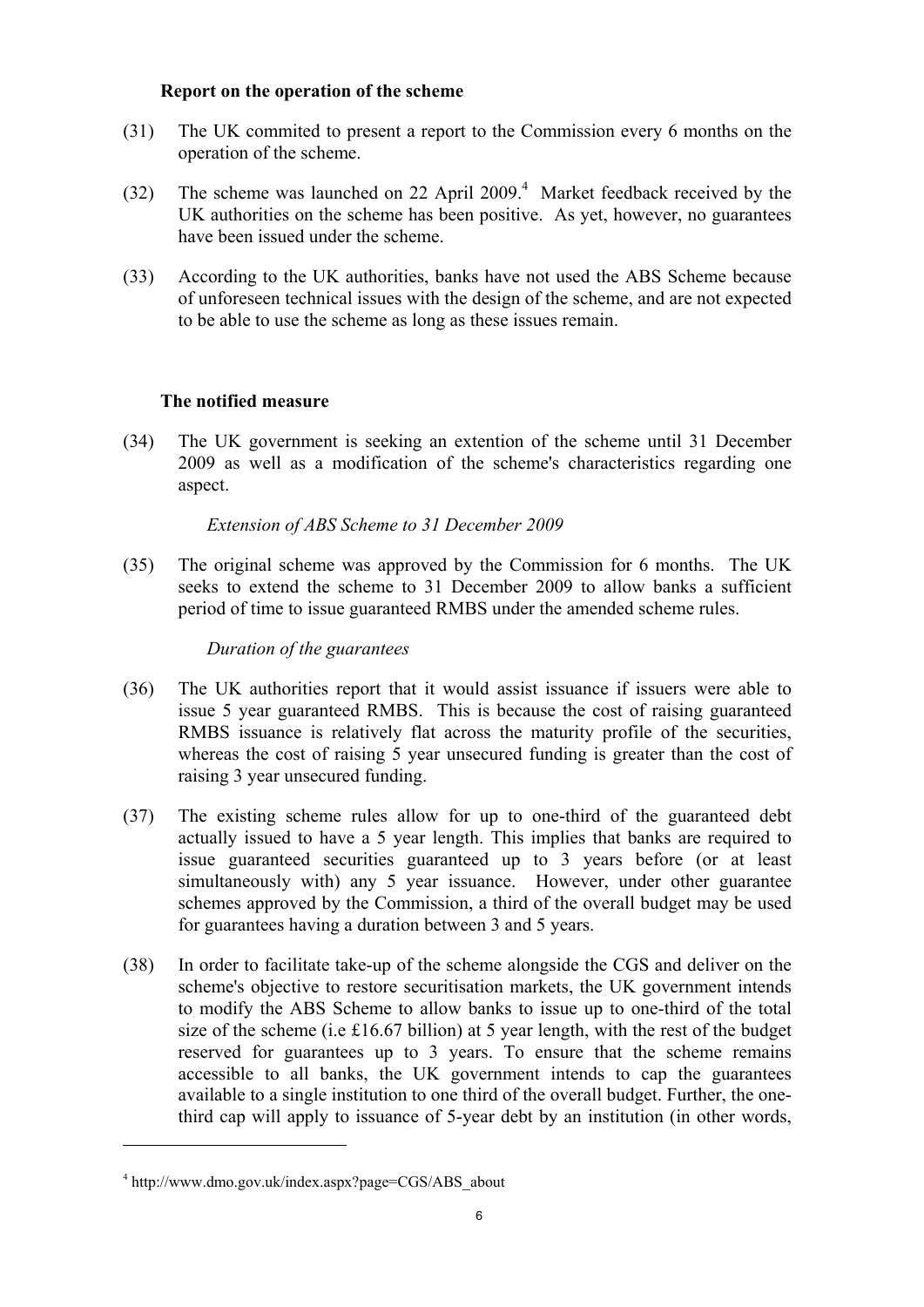the amount of 5-year debt a single institution can issue will be one-ninth of the overall budget).

# **III. POSITION OF THE UK**

- (39) The UK government submits that the notified modifications to the ABS Scheme (insofar as they may contain aid) remain compatible with the common market pursuant to Article 87(3)(b) of the EC Treaty as aid to remedy the continuing serious disturbance in the economy of the United Kingdom.
- (40) With the exception of a single issuance in September by Lloyds Banking Group plc of £4bn of RMBS, the UK Government states that the RMBS securitisation markets remain closed for public issuance and the purpose of the Scheme is to help reopen those markets. The modified scheme strikes the correct balance between maximising the impact of the ABS Scheme on financial and wider economic stability while ensuring that market-based (i.e. non-State guaranteed) RMBS issuance is not crowded-out now or when better market conditions return and are consistent with the principles established in the Commission's Communication of 13 October 2008 and decisions taken in accordance with those communications.

## **IV. ASSESSMENT**

## **Existence of state aid**

- (41) As set out in Article 87(1) of the EC Treaty, any aid granted by a Member State or through State resources in any form whatsoever which distorts or threatens to distort competition by favouring certain undertakings or the production of certain goods shall, in so far as it affects trade between Member States, be incompatible with the common market, save as otherwise provided.
- (42) For the reasons indicated in its decisions in the above-mentioned cases N 232/2009, the Commission considers that the Scheme constitutes State aid. The notified prolongation and modifications do not affect that conclusion. The Scheme, with the notified changes, remains State aid within the meaning of Article 87(1) of the EC Treaty.

## **Compatibility of the Scheme**

(43) For reasons indicated in the original decision<sup>5</sup> the Commission found the Scheme to be compatible with the common market under Article 87(3)(b) of the EC Treaty, as it meets the relevant criteria of appropriateness, necessity and proportionality.

<sup>5</sup> N 232/2009, mentioned above.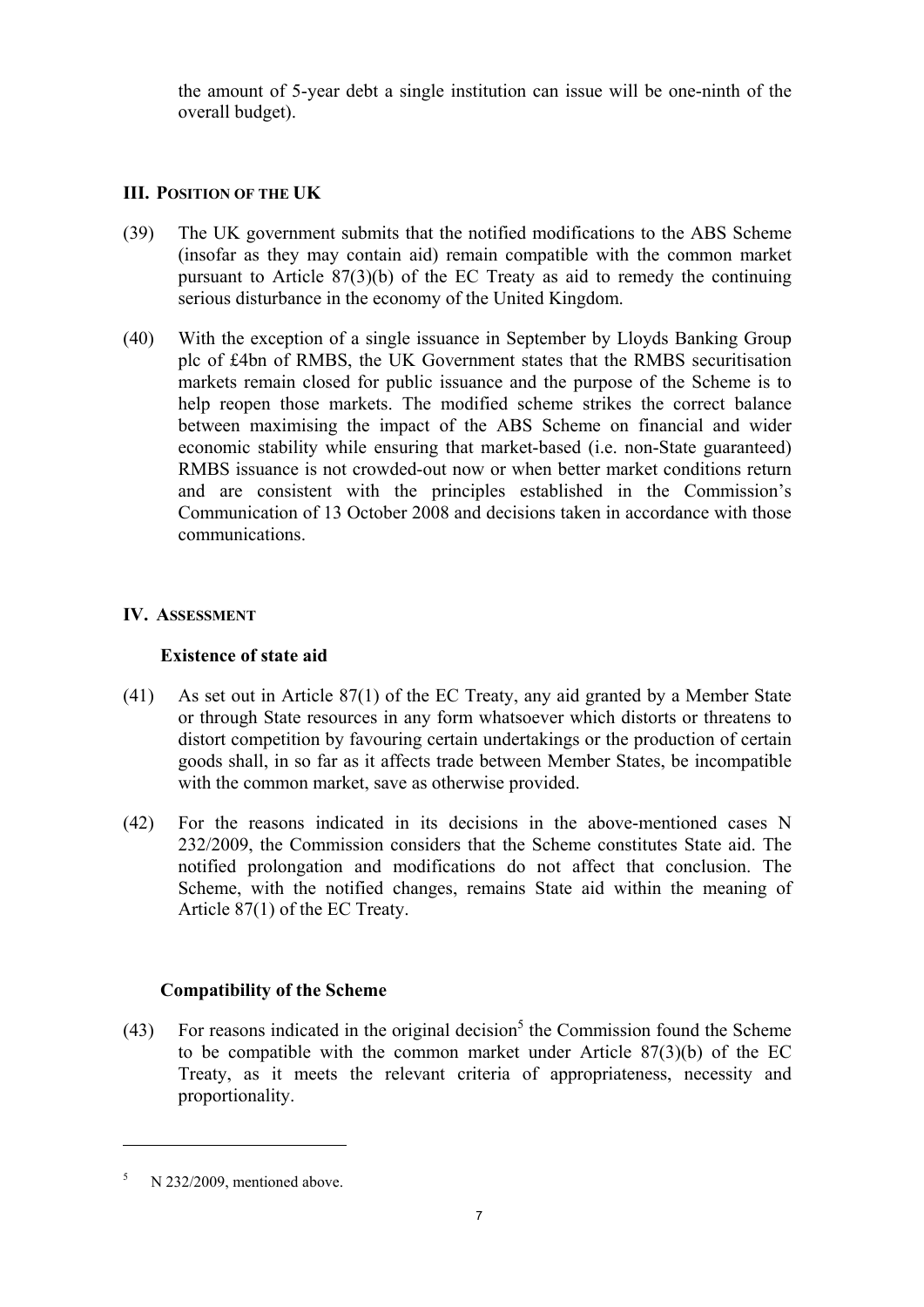- (44) Given that the notification does not change to the substance of the Scheme, it is only necessary to assess whether the finding of compatibility holds true also of in view of the extension of the Schemes' validity and the amended limit to the term of the guarantees.
- (45) The Commission acknowledges that the global financial crisis is still ongoing and takes note that the functioning of the UK financial system still remains seriously affected and continues to have an adverse impact on the real economy, given the importance of securitization for financing the UK residential housing market and the importance of the latter in UK's economy. The Commission thus judges that perturbations affecting the RMBS securitization markets are causing a serious disturbance to the UK economy and that the Scheme is necessary to remedy this. As markets are unlikely to have returned to normal before the end of the year, the Commission considers that the contemplated prolongation until 31 December 2009 is appropriate and necessary to remedy this situation.
- (46) Furthermore, the Commission notes that the extension is limited in time to two and half months and thus limits effectively potential distortion of competition. Any further extension will require the Commission's approval and will have to be based on a review of the developments in financial markets and the Scheme' effectiveness. This change is therefore proportionate to the purpose of the Scheme.
- (47) The amendment set out in paragraph 37 provides enough safeguards to consider that the scheme does not favour any particular institutions and is in line with other decisions adopted by the Commission.
- (48) The Commission consequently finds that the notified changes to the Schemes are compatible with the common market under Article 87(3)(b) of the EC Treaty.

## **V. CONCLUSION**

The Commission finds that the Scheme constitutes State aid within the meaning of Article 87(1) of the EC Treaty.

Since the Scheme satisfies the conditions for aid under Article 87(3)(b) of the EC Treaty, it is compatible with the common market. The Commission has accordingly decided not to raise any objections to the prolongation of the Scheme until 31 December 2009 and the aforementioned amendment of the limit to the use of the guarantees per maturity.

If this letter contains confidential information which should not be published, please inform the Commission within fifteen working days of the date of receipt. If the Commission does not receive a reasoned request by that deadline, you will be deemed to agree to the disclosure to third parties and to the publication of the full text of the letter in the authentic language on the Internet site: http://ec.europa.eu/community\_law/state\_aids/state\_aids\_texts\_en.htm.

Your request specifying the relevant information should be sent by registered letter or fax to:

European Commission